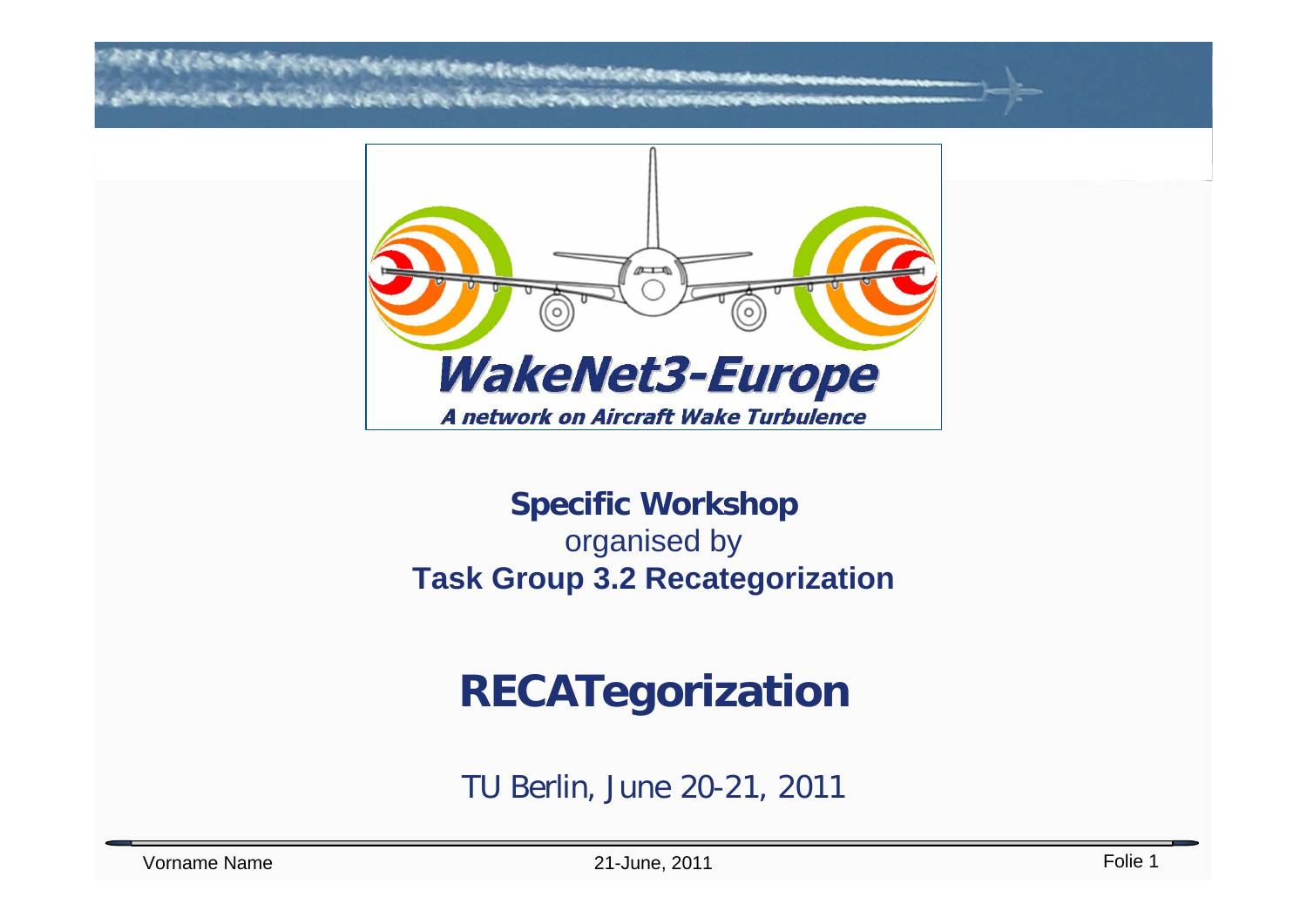

### **Motivation**

- ICAO'separation distances were defined in the late sixties.
- Since then, national modifications of the rules were enforced, a new category SUPER with additional separation was established for A380 .
- Definition of wake turbulence separation minima was always based on measurements and the interpretation of measured data. A methodology for the definition of safe separations is lacking.
- Obviously, current separation distances are safe. However,
	- o they are over-conservative under numerous conditions,
	- o risk is not evenly spread over all aircraft pairs,
	- o there a multiple local variations

**Motivation**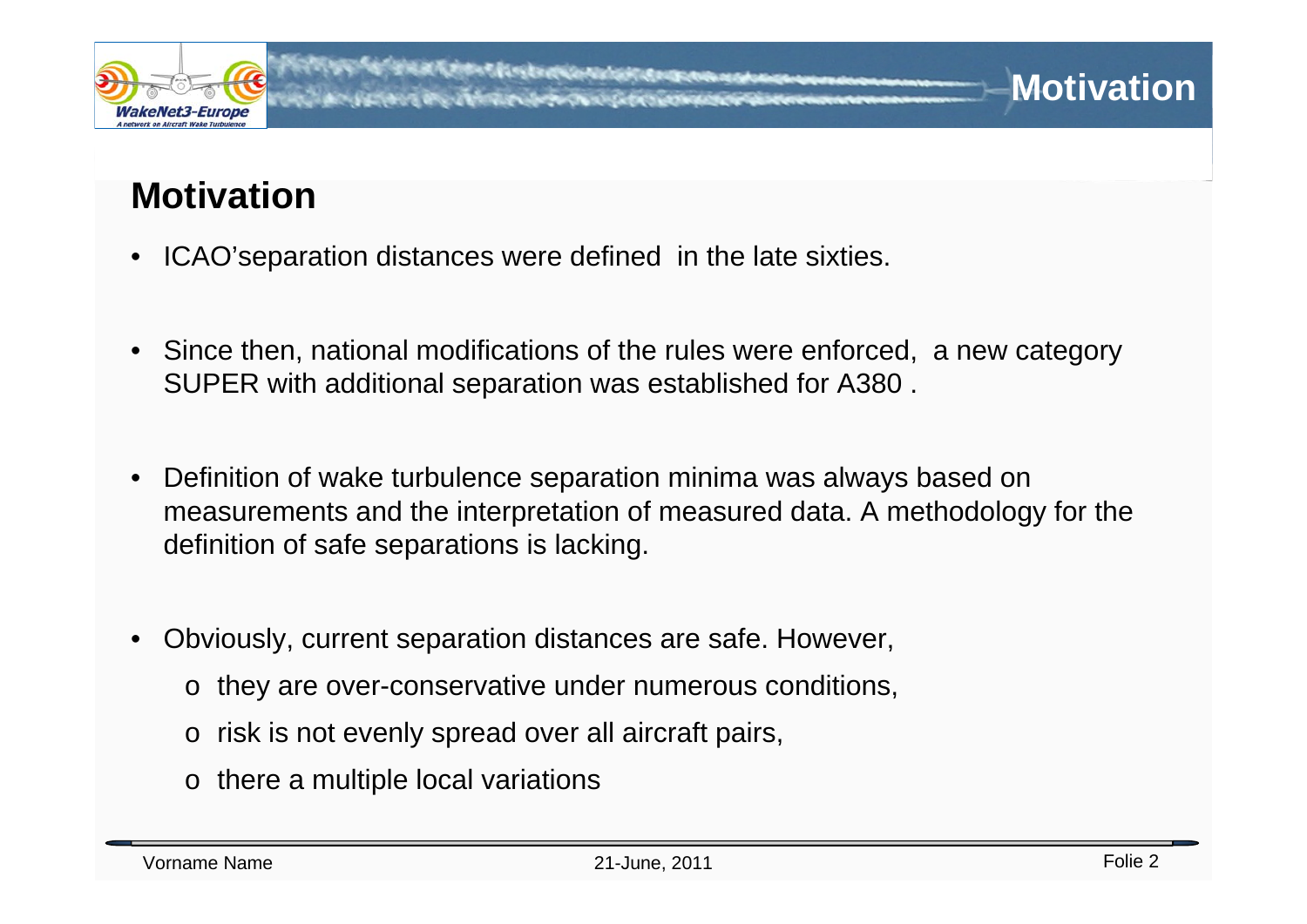

*Wake Encounter Criteria Wd Berlin, 19-21 April 2006*

Resulted in RE-CATEGOR

**Back home**

Vorname Name

19-21 APRIL 2006 Wake Encounter Criteria Work-Shop **Public Summary** 



### **General agreements:**

| 1.) | The ultimate purposes of the workgroup are:<br>(a) Improving capacity by changing wake turbulence separation standards and so reducing<br>delays, supporting the introduction of new aircraft - leading to profits for airlines, aircraft<br>makers, airports etc, without reduction in safety (risk)<br>(b) Reducing operating costs (fuel) by increased system efficiency      |
|-----|----------------------------------------------------------------------------------------------------------------------------------------------------------------------------------------------------------------------------------------------------------------------------------------------------------------------------------------------------------------------------------|
| 2.) | The definition of Encounter Criteria (distinction between acceptable and unacceptable<br>encounter) is a key element for a model-based safety assessment.                                                                                                                                                                                                                        |
| 3.) | Initial members of the core sponsoring organisations are:<br>FAA, PoC: George Greene<br>NASA, PoC. Wayne Bryant<br>Eurocontrol, PoC: Jean-Pierre Nicoloan<br>Airbus, PoC: Gordon Höhne<br>NRC, PoC: Anthony Brown<br>DLR, PoC: Klaus-Uwe Hahn<br>TU Berlin, PoC: Robert Luckner<br>Boeing, PoC: Jeffrey Crouch<br>Mitre, PoC: Jeff Tittsworth (tbc)<br>ALPA, PoC: Jim Duke (tbc) |
| 4.) | Core sponsoring organisations shall develop a joint work plan that addresses the ultimate<br>objective 'capacity enhancement' and which provides a common basis to acquire funding and<br>resources from funding organisations.                                                                                                                                                  |
| 5.) | ICAO and JAA/EASA should be contacted soon to join core sponsoring organisations.                                                                                                                                                                                                                                                                                                |
| 6.) | Presentations may be published                                                                                                                                                                                                                                                                                                                                                   |

### **Agreed Actions:**

 $7.)$ 

- Core sponsoring organisations to define the work plan for working group until 01 OCT 2006,  $1.$ George Greene (FAA) will coordinate this activity
- Wayne Bryant (NASA) will write a press release on this workshop, as soon as possible  $2.)$

An additional meeting (in the US?) prior to October 2006 is desirable

 $3.)$ Minutes and presentations to be published on Wakenet Europe and Wakenet US web sides  $27-$ June,  $2011$ <sup>T</sup>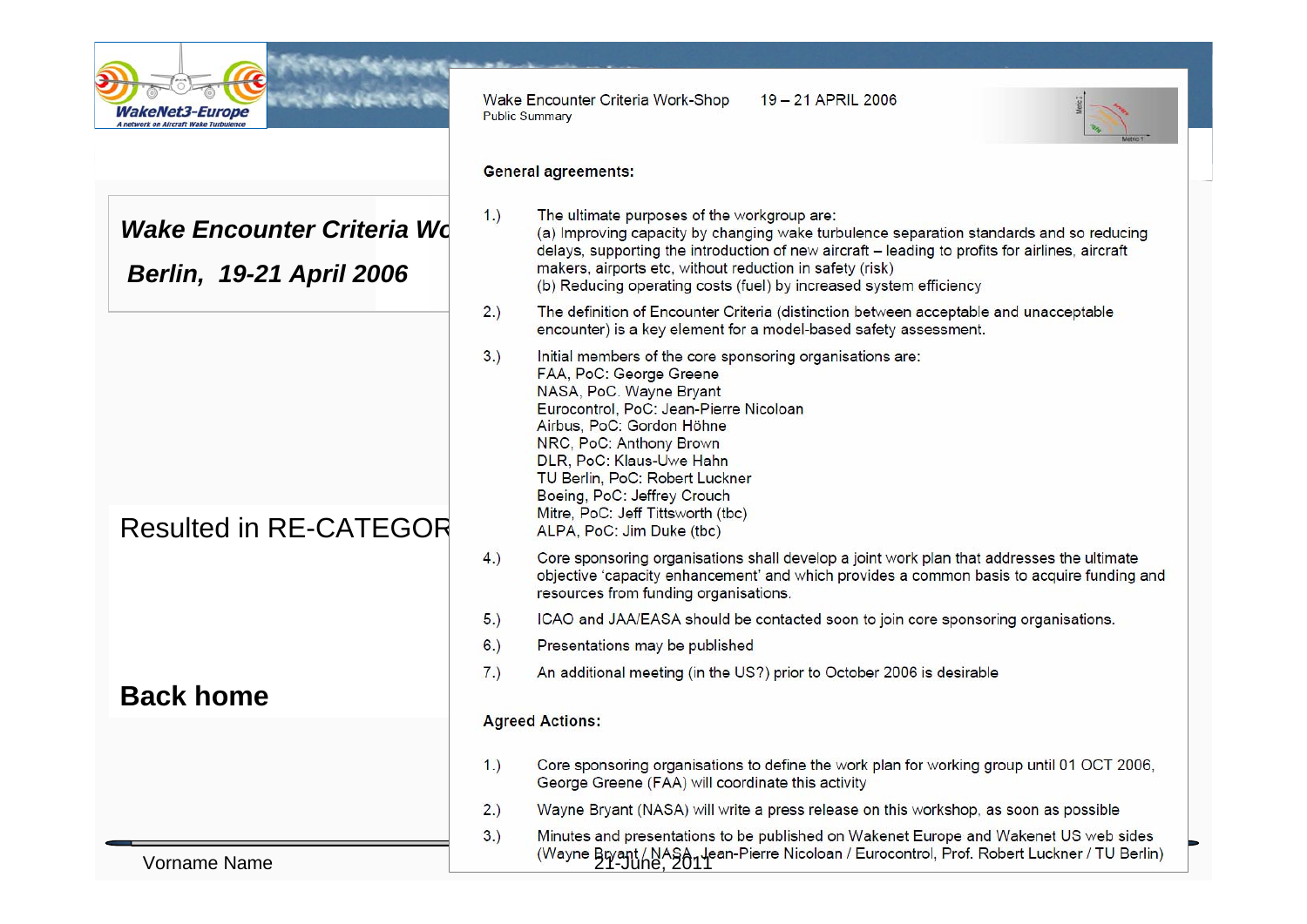

## **RECAT**

- The RECAT initiative of Eurocontrol and FAA has the objective to define harmonised, safe and adequate minimum wake turbulence separation standards for both departure and arrival operations.
	- <sup>o</sup>**Phase I**: Optimised Categories (2011)
	- <sup>o</sup>**Phase II**: Static pair-wise separation (2013)
	- <sup>o</sup>**Phase III**: Dynamic pair-wise separation (2018)
- Results of RECAT Phase I are currently under review, will be updated and then presented to ICAO
- The RECAT I methodology uses wake strength (circulation) and roll moment coefficient as severity metrics.
- RECAT II and III may require or benefit from more sophisticated methodologies.

**Motivation**